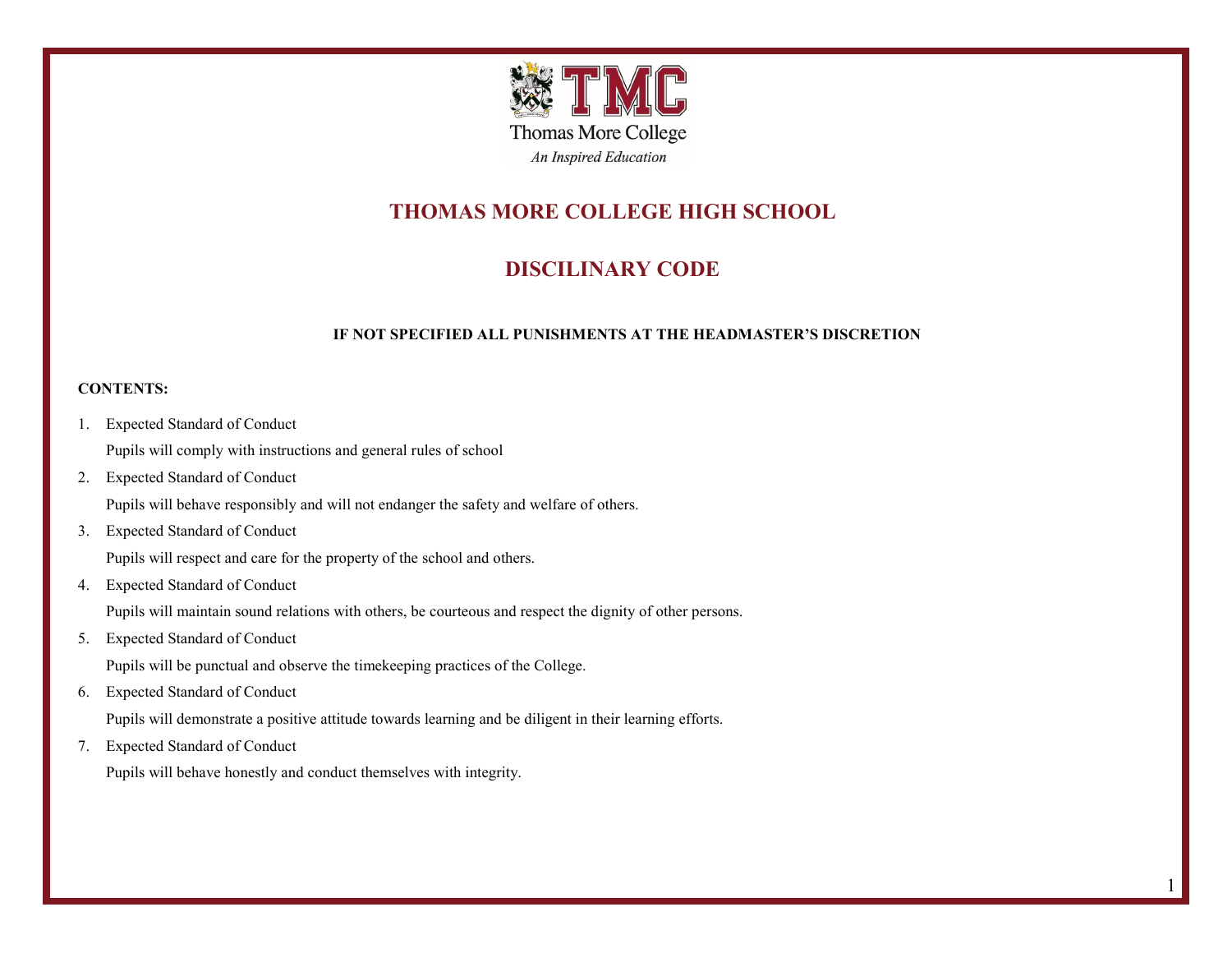| 1. Expected Standard of Conduct: Pupils will comply with instructions and general rules of the school           |                                                                                                                                                                                                                                                                                                                                                                        |                                                                                                                                                                                                    |                                                                                                                                         |                                                                                                                 |
|-----------------------------------------------------------------------------------------------------------------|------------------------------------------------------------------------------------------------------------------------------------------------------------------------------------------------------------------------------------------------------------------------------------------------------------------------------------------------------------------------|----------------------------------------------------------------------------------------------------------------------------------------------------------------------------------------------------|-----------------------------------------------------------------------------------------------------------------------------------------|-----------------------------------------------------------------------------------------------------------------|
| <b>MISCONDUCT OR</b>                                                                                            | 1 <sup>st</sup> incidence-Maximum<br><b>Remediation</b>                                                                                                                                                                                                                                                                                                                | 2 <sup>nd</sup> or repeated incidence- Maximum<br><b>Remediation</b>                                                                                                                               | 3 <sup>rd</sup> incidence- Maximum<br><b>Remediation</b>                                                                                | 4 <sup>th</sup> incidence<br><b>Maximum</b>                                                                     |
| <b>INFRINGEMENT</b>                                                                                             |                                                                                                                                                                                                                                                                                                                                                                        |                                                                                                                                                                                                    |                                                                                                                                         | <b>Remediation</b>                                                                                              |
| 1. Wilful disregard of instructions                                                                             | Pupil will meet with either the HEAD or<br>DEPUTY HEAD DISCIPLINE. The<br>result will be Parental contact and<br>expulsion                                                                                                                                                                                                                                             |                                                                                                                                                                                                    |                                                                                                                                         |                                                                                                                 |
| 2. Disrespect towards elders,<br>teachers, parents, peers and visitors                                          | Pupil will meet with either the<br>REGISTRATION TEACHER or<br><b>GRADE CO-ORDINATOR:</b><br>Parent contact and Saturday detention                                                                                                                                                                                                                                      | Pupil will meet with either the HEAD or<br><b>DEPUTY HEAD</b><br><b>DISCIPLINE</b><br>The result will be Parental contact and<br>suspension                                                        |                                                                                                                                         |                                                                                                                 |
| 3. Hair, dress or apparel which is not<br>in accordance with school standards.                                  | Pupil will meet with either the<br>REGISTRATION TEACHER or<br><b>GRADE CO-ORDINATOR:</b><br>Immediately put right.<br>If unable to comply- pupil sent home.<br>Can return when properly attired, with<br>parent.                                                                                                                                                       | Pupil will meet with either the<br>REGISTRATION TEACHER or GRADE<br>CO-ORDINATOR, DEPUTY<br><b>DISCIPLINE:</b><br>Parental contact and Saturday detention                                          | Pupil will meet with either HEAD or<br>DEPUTY DISCIPLINE<br>Parental contact and<br>the possibility of suspension.                      |                                                                                                                 |
| 4. Behaviour in public or at events<br>which brings the High School into<br>disrepute whether official or not   | Pupil will meet with either the DEPUTY<br><b>HEAD DISCIPLINE</b><br>Parental contact and Counselling and a<br>Suspension                                                                                                                                                                                                                                               | Pupil will meet with either the HEAD or<br><b>DEPUTY HEAD</b><br>Parental contact and<br>Expulsion                                                                                                 |                                                                                                                                         |                                                                                                                 |
| 5. Eating or drinking during class or<br>during sporting activities when this is<br>prohibited                  | Pupil will meet with the<br>REGISTRATION TEACHER<br>Detention                                                                                                                                                                                                                                                                                                          | Pupil will meet with either<br>REGISTRATION TEACHER or GRADE<br>CO-ORDINATOR: Detention                                                                                                            | Pupil will meet with either the<br><b>GRADE CO-ORDINATOR or</b><br>DEPUTY HEAD DISCIPLINE<br>Parental contact and Saturday<br>detention |                                                                                                                 |
| 6. Trespassing or entering School<br>grounds after hours or during<br>holidays WITHOUT A VALID<br><b>REASON</b> | Pupil will meet with either the<br>REGISTRATION TEACHER or<br><b>GRADE CO-ORDINATOR:</b><br>Parental contact and Friday Detention                                                                                                                                                                                                                                      | Pupil will meet with either the HEAD or<br>DEPUTY HEAD DISCIPLINE<br>Parental contact and Saturday Detention                                                                                       | Pupil will meet with either the HEAD<br>or DEPUTY<br><b>HEAD DISCIPLINE</b><br>Parental contact and suspension                          | Pupil will meet with either the HEAD<br>or DEPUTY HEAD DISCIPLINE<br>Parental contact and expulsion             |
| 7. Boys arriving at School unshaven                                                                             | Pupil will meet with either the<br>REGISTRATION TEACHER or<br><b>GRADE CO-ORDINATOR:</b><br>Immediately put right. Sent to Bathroom<br>to shave. If unable to comply, pupil sent<br>home. Can return when face is clean-<br>shaven. NOTE: No extra time will be<br>allowed if the pupil decides not to shave<br>during examinations and tests and is sent<br>to shave. | Pupil will meet with either the<br>REGISTRATION TEACHER or GRADE<br>CO-ORDINATOR:<br>Immediately put right. If unable to comply-<br>pupil sent home. Can return when clean-<br>shaven, with parent | Pupil will meet with either the<br>REGISTRATION TEACHER or<br><b>GRADE CO-ORDINATOR:</b><br>Parental contact and Friday Detention       | Pupil will meet with either the HEAD<br>or DEPUTY HEAD DISCIPLINE<br>Parental contact and Saturday<br>Detention |
| 8. Not participating in tier 1 and 2<br>activities.                                                             | Pupil will meet with either the<br>REGISTRATION TEACHER or<br><b>GRADE CO-ORDINATOR</b><br>Catch up points through participation in<br>available school activities (this might<br>include a participation detention)                                                                                                                                                   | Pupil will meet with either the<br>REGISTRATION TEACHER or GRADE<br>CO-ORDINATOR:<br>Compulsory participation points detention<br>and activity                                                     | Refer to Disciplinary Code point 1.1                                                                                                    |                                                                                                                 |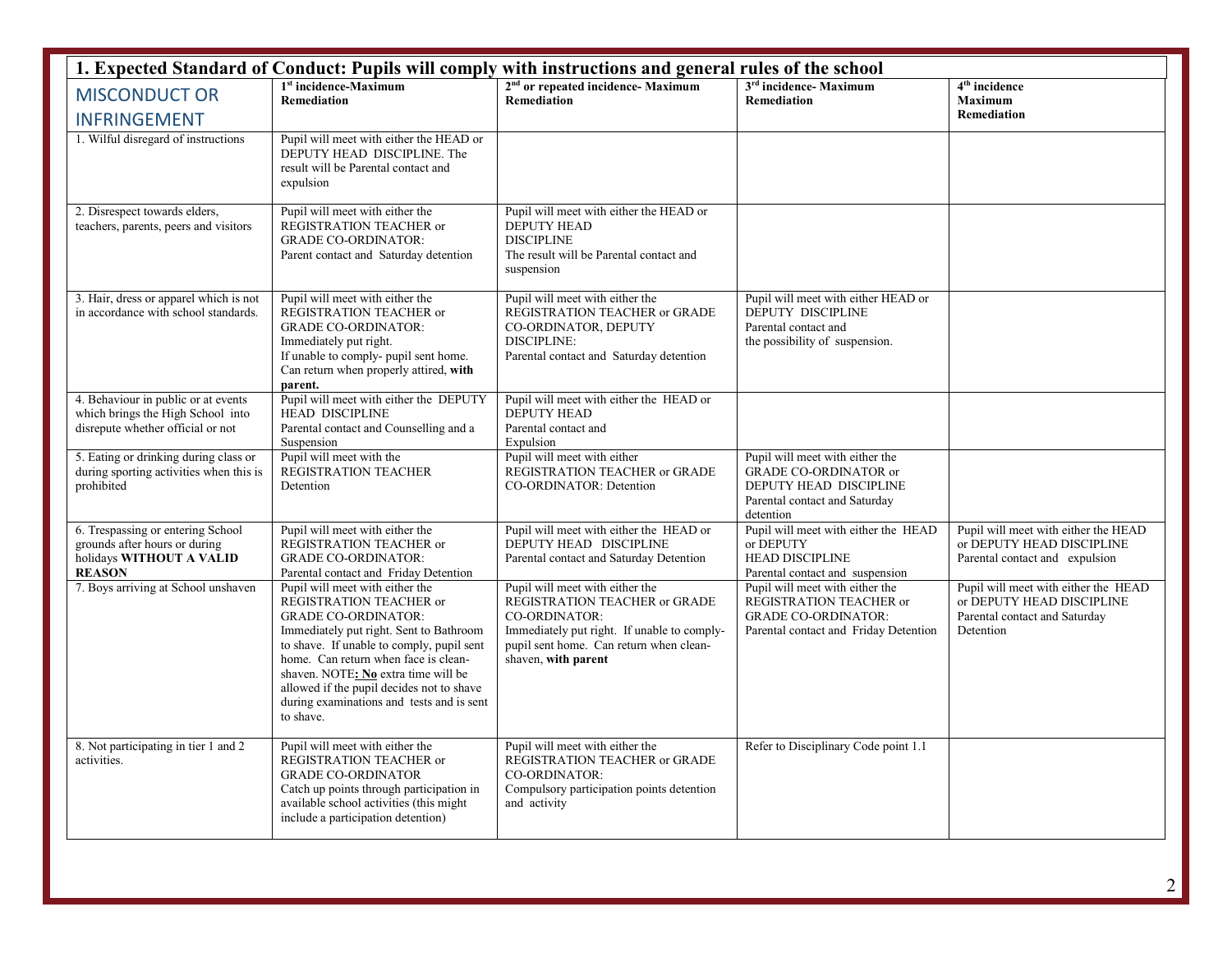| 2. Expected Standard of Conduct: Pupils will behave responsibly and will not endanger the safety and welfare of others                                                                                                                                                                                    |                                                                                                                                                                                                        |                                                                                                                                    |                                                                                                                                                                                                                                                                                |                                                                                                                              |  |
|-----------------------------------------------------------------------------------------------------------------------------------------------------------------------------------------------------------------------------------------------------------------------------------------------------------|--------------------------------------------------------------------------------------------------------------------------------------------------------------------------------------------------------|------------------------------------------------------------------------------------------------------------------------------------|--------------------------------------------------------------------------------------------------------------------------------------------------------------------------------------------------------------------------------------------------------------------------------|------------------------------------------------------------------------------------------------------------------------------|--|
| <b>MISCONDUCT OR</b>                                                                                                                                                                                                                                                                                      | 1 <sup>st</sup> incidence-Maximum<br><b>Remediation</b>                                                                                                                                                | 2 <sup>nd</sup> or repeated incidence- Maximum<br><b>Remediation</b>                                                               | $3rd$ incidence- Maximum<br><b>Remediation</b>                                                                                                                                                                                                                                 | 4 <sup>th</sup> incidence<br><b>Maximum</b>                                                                                  |  |
| <b>INFRINGEMENT</b>                                                                                                                                                                                                                                                                                       |                                                                                                                                                                                                        |                                                                                                                                    |                                                                                                                                                                                                                                                                                | Remediation                                                                                                                  |  |
| 1. Dangerous horseplay                                                                                                                                                                                                                                                                                    | Pupil will meet with either the HEAD or<br><b>DEPUTY HEAD</b><br><b>DISCIPLINE</b><br>Parental contact and Suspension                                                                                  | Pupil will meet with either the HEAD or<br>DEPUTY HEAD DISCIPLINE<br>Parental contact and Suspension                               |                                                                                                                                                                                                                                                                                |                                                                                                                              |  |
| 2. Use of excessive force when playing<br>games or playing games in areas where<br>bystanders and passers-by may be injured                                                                                                                                                                               | Pupil will meet with either the HEAD or<br>DEPUTY HEAD<br><b>DISCIPLINE</b><br>Parental contact and a possible Suspension                                                                              | Pupil will meet with either the HEAD or<br>DEPUTY HEAD DISCIPLINE<br>Parental contact and Suspension                               | Pupil will meet with either the HEAD or<br>DEPUTY HEAD<br><b>DISCIPLINE</b><br>Parental contact and Suspension                                                                                                                                                                 |                                                                                                                              |  |
| 3. Bullying others or initiation of any sort                                                                                                                                                                                                                                                              | Pupil will meet with either the HEAD or<br><b>DEPUTY HEAD</b><br><b>DISCIPLINE</b><br>Parental contact and Suspension                                                                                  |                                                                                                                                    |                                                                                                                                                                                                                                                                                |                                                                                                                              |  |
| 4. Fighting, assault, or the threatened<br>assault of others                                                                                                                                                                                                                                              | Pupil will meet with either the HEAD or<br><b>DEPUTY HEAD</b><br><b>DISCIPLINE</b><br>Parental contact and Suspension                                                                                  |                                                                                                                                    |                                                                                                                                                                                                                                                                                |                                                                                                                              |  |
| 5. Being in possession of a weapon or<br>dangerous instrument or chemicals on High<br>School premises or at a school event                                                                                                                                                                                | Pupil will meet with either the HEAD or<br><b>DEPUTY HEAD</b><br><b>DISCIPLINE</b><br>Parental contact and Expulsion                                                                                   |                                                                                                                                    | The Board of Trustees of TMC reserves the right to randomly search pupils, under a<br>reasonable suspicion of pupils being in possession of dangerous weapons.                                                                                                                 |                                                                                                                              |  |
| 6. Unhygienic personal habits and improper<br>use of High School facilities and ablutions                                                                                                                                                                                                                 | Pupil will meet with either the HEAD or<br><b>DEPUTY HEAD</b><br><b>DISCIPLINE</b><br>Parental contact and Expulsion                                                                                   |                                                                                                                                    |                                                                                                                                                                                                                                                                                |                                                                                                                              |  |
| 7. Tampering with equipment or the<br>property of others                                                                                                                                                                                                                                                  | Pupil will meet with either the HEAD or<br>DEPUTY HEAD<br><b>DISCIPLINE</b><br>Parental contact and counselling and<br>suspension                                                                      | Pupil will meet with either the HEADMASTER<br>or DEPUTY HEAD DISCIPLINE<br>Parental contact and expulsion                          |                                                                                                                                                                                                                                                                                |                                                                                                                              |  |
| 8. Riding of bicycles and skateboards etc.<br>on school property in areas where this is<br>prohibited. Inclusive of bikes and motor<br>vehicles.                                                                                                                                                          | Pupil will meet with either the<br>REGISTRATION TEACHER or GRADE<br>CO-ORDINATOR:<br>Parental contact and detention and Friday<br>Detention                                                            | Pupil will meet with either the<br>REGISTRATION TEACHER or GRADE<br><b>CO-ORDINATOR</b><br>Parental contact and Saturday detention | Pupil will meet with either the HEAD or<br>DEPUTY HEAD<br><b>DISCIPLINE</b><br>Parental contact and Suspension                                                                                                                                                                 | Pupil will meet with either the HEAD or<br>DEPUTY HEAD DISCIPLINE<br>Parental contact and Expulsion.<br>Authorities alerted. |  |
| 9. Noisy behaviour or disturbing the<br>activities of others, disruptive behaviour                                                                                                                                                                                                                        | Pupil will meet with either the<br>REGISTRATION TEACHER or GRADE<br>CO-ORDINATOR:<br>Parental contact and Detention                                                                                    | Pupil will meet with either REGISTRATION<br>TEACHER or GRADE CO-<br><b>ORDINATOR:</b><br>Parental contact and Saturday detention   | Pupil will meet with either the HEAD or<br><b>DEPUTY HEAD</b><br><b>DISCIPLINE</b><br>Parental contact and Suspension                                                                                                                                                          | Pupil will meet with either the HEAD or<br>DEPUTY HEAD DISCIPLINE<br>Parental contact and Expulsion                          |  |
| 10. Being in possession of alcoholic,<br>hallucinogenic or dangerous substances.<br>Misuse of prescription or over the counter<br>medication, or distributing, storing or<br>consuming these at school or during school<br>events and trips. Inclusive of schedule 6<br>and 7 drugs specifically Ritalin. | Pupil will meet with either the HEAD or<br><b>DEPUTY HEAD</b><br><b>DISCIPLINE</b><br>Parental contact and expulsion regardless of<br>whether in school uniform, or being older than<br>the legal age. |                                                                                                                                    | The Board of Trustees of TMC reserves the right to randomly search pupils under a reasonable<br>suspicion of being in possession of illegal substances or drugs of any nature, not declared or<br>brought onto campus without the express written permission of the Principal. |                                                                                                                              |  |
| 11. Testing positive for or being under the<br>influence of alcoholic, hallucinogenic or<br>unauthorized substances.                                                                                                                                                                                      | Pupil will meet with either the HEAD or<br><b>DEPUTY HEAD</b><br><b>DISCIPLINE</b><br>Counselling<br>Parental contact and expulsion                                                                    |                                                                                                                                    |                                                                                                                                                                                                                                                                                |                                                                                                                              |  |
| 12. Smoking /Vaping or being in<br>possession of cigarettes, e-cigarettes or<br>such related paraphernalia or being in the<br>company at the time of those caught<br>smoking at school, on school premises or at<br>school events and excursions.                                                         | Pupil will meet with either the HEAD or<br>DEPUTY HEAD DISCIPLINE Parental<br>contact and expulsion.                                                                                                   |                                                                                                                                    |                                                                                                                                                                                                                                                                                |                                                                                                                              |  |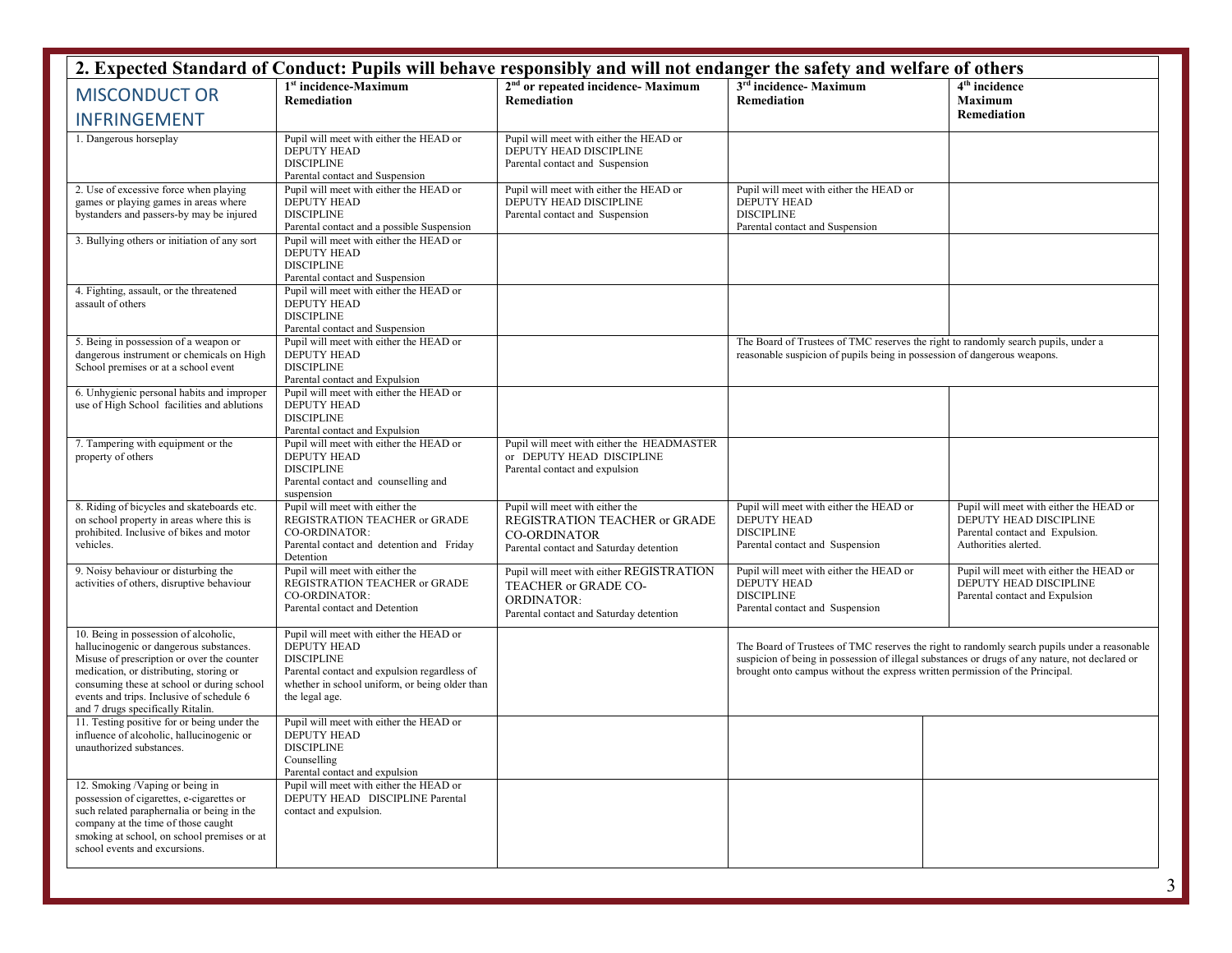| 3. Expected Standard of Conduct: Pupils will respect and care for the property of the school and others.                                                                              |                                                                                                                                                                                                            |                                                                                                                                                                                                                                                        |                                                                                                                                                                                              |                                                                                                  |
|---------------------------------------------------------------------------------------------------------------------------------------------------------------------------------------|------------------------------------------------------------------------------------------------------------------------------------------------------------------------------------------------------------|--------------------------------------------------------------------------------------------------------------------------------------------------------------------------------------------------------------------------------------------------------|----------------------------------------------------------------------------------------------------------------------------------------------------------------------------------------------|--------------------------------------------------------------------------------------------------|
| <b>MISCONDUCT OR</b>                                                                                                                                                                  | 1 <sup>st</sup> incidence-Maximum<br><b>Remediation</b>                                                                                                                                                    | 2 <sup>nd</sup> or repeated incidence- Maximum<br><b>Remediation</b>                                                                                                                                                                                   | 3 <sup>rd</sup> incidence- Maximum<br><b>Remediation</b>                                                                                                                                     | 4 <sup>th</sup> incidence<br><b>Maximum</b>                                                      |
| <b>INFRINGEMENT</b>                                                                                                                                                                   |                                                                                                                                                                                                            |                                                                                                                                                                                                                                                        |                                                                                                                                                                                              | <b>Remediation</b>                                                                               |
| 1. Wilful damage of school property<br>and equipment, vandalizing property                                                                                                            | Pupil will meet with either the HEAD or<br><b>DEPUTY HEAD</b><br><b>DISCIPLINE</b><br>Parental contact and<br>Expulsion and charge to the school account                                                   |                                                                                                                                                                                                                                                        |                                                                                                                                                                                              |                                                                                                  |
| 2. Littering and poor housekeeping                                                                                                                                                    | Pupil will meet with either<br>REGISTRATION TEACHER or<br><b>GRADE CO-ORDINATOR:</b><br>Counselling and Parental contact and<br>Friday detention                                                           | Pupil will meet with either the<br>REGISTRATION TEACHER or<br><b>GRADE CO-ORDINATOR:</b><br>Parental contact and Saturday detention                                                                                                                    | Pupil will meet with either the HEAD or<br>DEPUTY HEAD DISCIPLINE<br>Suspension                                                                                                              | Pupil will meet with either the HEAD or<br><b>DEPUTY HEAD</b><br><b>DISCIPLINE</b><br>Suspension |
| 3. Not taking good care of text books or<br>pupil aids or losing text books or pupil<br>aids                                                                                          | Pupil will meet with the REGISTRATION<br>/ SUBJECT TEACHER:<br>Parental contact and charge to the school<br>account                                                                                        | Pupil will meet with either<br>REGISTRATION TEACHER or<br><b>GRADE CO-ORDINATOR:</b><br>Parental contact and<br>Charge to the school account and Friday<br>detention                                                                                   |                                                                                                                                                                                              |                                                                                                  |
| 4. Theft of any sort.                                                                                                                                                                 | Pupil will meet with either the HEAD or<br><b>DEPUTY HEAD</b><br><b>DISCIPLINE</b><br>Parental contact and Expulsion                                                                                       |                                                                                                                                                                                                                                                        |                                                                                                                                                                                              |                                                                                                  |
| 5. Unauthorised entry into classrooms<br>and use of keys to open classrooms                                                                                                           | Pupil will meet with either the MENTOR<br>TEACHER or GRADE MENTOR:<br>Parental contact and<br>charge to the school account and Friday<br>detention                                                         | Pupil will meet with either the HEAD or<br><b>DEPUTY HEAD</b><br><b>DISCIPLINE</b><br>Suspension                                                                                                                                                       | Pupil will meet with either the HEAD or<br>DEPUTY HEAD DISCIPLINE<br>Parental contact and Expulsion                                                                                          |                                                                                                  |
| 6. Unauthorised use of the Swimming<br>pool.                                                                                                                                          | Pupil will meet with either the HEAD or<br><b>DEPUTY HEAD</b><br><b>DISCIPLINE</b><br>Suspension                                                                                                           |                                                                                                                                                                                                                                                        |                                                                                                                                                                                              |                                                                                                  |
| 7. Tampering with a cellular phone or<br>other electronic device ie, tablet                                                                                                           | Pupil will meet with the REGISTRATION<br>TEACHER:<br>Parental contact Friday detention and<br>phone confiscated until the end of the day,<br>then returned to owner.                                       | Pupil will meet with either the HEAD or<br><b>DEPUTY HEAD</b><br><b>DISCIPLINE</b><br>Suspension                                                                                                                                                       | Pupil will meet with either the HEAD or<br>DEPUTY HEAD DISCIPLINE<br>Parental contact and Expulsion                                                                                          |                                                                                                  |
| 8. Use of a cellular phone or other<br>electronic device between classes and<br>during class time without the teacher's<br>permission.                                                | Pupil will meet with either the<br>REGISTRATION TEACHER or<br><b>GRADE CO-ORDINATOR:</b><br>Phone or device immediately confiscated<br>for 7 consecutive days. Letter of<br>notification issued to parents | Pupil will meet with either the DEPUTY<br><b>HEAD</b><br>DISCIPLINE or GRADE CO-<br>ORDINATOR or REGISTRATION<br>TEACHER:<br>Phone or device confiscated and locked in a<br>safe for the rest of the term. Letter of<br>notification issued to parents | Pupil will meet with either the DEPUTY<br><b>HEAD</b><br><b>DISCIPLINE</b><br>Individual use of cellular phone and<br>device banned permanently. Letter of<br>notification issued to parents |                                                                                                  |
| Unauthorised use of P.C's -<br>8.<br>especially hacking into the<br>school system and<br>attempting to circumvent the<br>school security structure. See<br>Acceptable IT User Policy. | Pupil will meet with either the GRADE<br>CO-ORDINATOR or DEPUTY:<br>Parental contact and suspension and cost of<br>any damage to school account.                                                           | Pupil will meet with either the HEAD or<br><b>DEPUTY HEAD</b><br><b>DISCIPLINE</b><br>Expulsion                                                                                                                                                        |                                                                                                                                                                                              |                                                                                                  |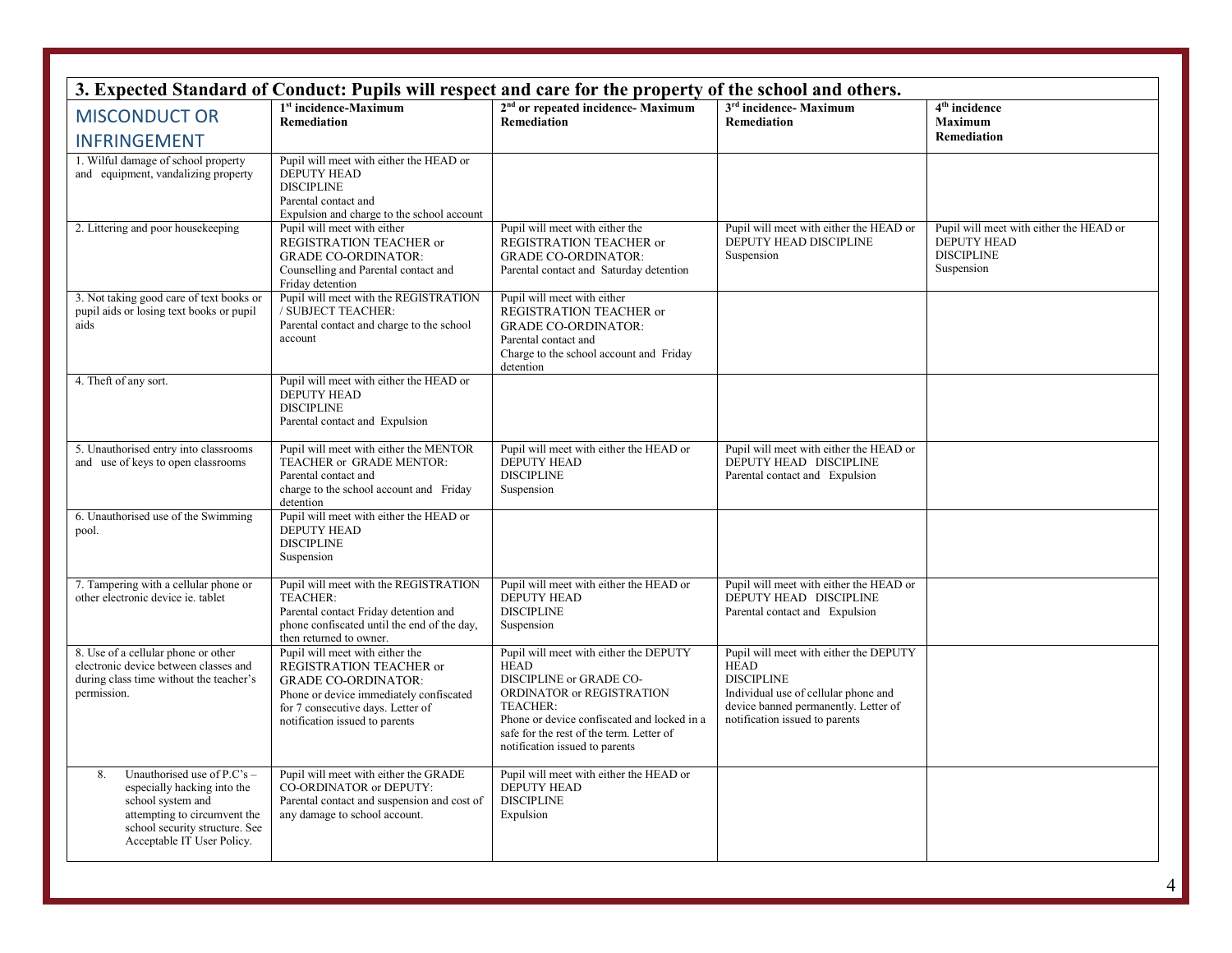### **4. Expected Standard of Conduct: Pupils will maintain sound relations with others, be courteous and respect the dignity of other persons.**

| D CL DO LLDO<br><b>MISCONDUCT OR</b>                                                             | 1 <sup>st</sup> incidence-Maximum                                                                                                        | 2 <sup>nd</sup> or repeated incidence- Maximum                                                                                                           | 3 <sup>rd</sup> incidence- Maximum                                                                  | 4 <sup>th</sup> incidence            |
|--------------------------------------------------------------------------------------------------|------------------------------------------------------------------------------------------------------------------------------------------|----------------------------------------------------------------------------------------------------------------------------------------------------------|-----------------------------------------------------------------------------------------------------|--------------------------------------|
|                                                                                                  | <b>Remediation</b>                                                                                                                       | <b>Remediation</b>                                                                                                                                       | Remediation                                                                                         | <b>Maximum</b><br><b>Remediation</b> |
| <b>INFRINGEMENT</b>                                                                              |                                                                                                                                          |                                                                                                                                                          |                                                                                                     |                                      |
| 1. Being in possession of pornographic material<br>at school, in both electronic or other form   | Pupil will meet with either the HEAD or<br><b>DEPUTY HEAD</b><br><b>DISCIPLINE</b><br>Counselling and Parental contact and<br>suspension | Pupil will meet with either the HEAD or<br><b>DEPUTY HEAD</b><br><b>DISCIPLINE</b><br>Parental contact and expulsion                                     |                                                                                                     |                                      |
| 2. Swearing and use of bad language                                                              | Pupil will meet with either the<br>REGISTRATION TEACHER or<br><b>GRADE CO-ORDINATOR: Parental</b><br>contact and Detention               | Pupil will meet with either the HEAD or<br><b>DEPUTY HEAD</b><br><b>DISCIPLINE</b><br>Parental contact and suspension and<br>Professional therapy        |                                                                                                     |                                      |
| 3. Verbal or insulting abuse of others                                                           | Pupil will meet with either the HEAD or<br>DEPUTY HEAD<br><b>DISCIPLINE</b><br>Parental contact and suspension                           |                                                                                                                                                          |                                                                                                     |                                      |
| 4. Malicious teasing of others                                                                   | Pupil will meet with either the REGISTRATION<br>TEACHER or GRADE CO-ORDINATOR<br>Parent contact and Saturday Detention                   | Pupil will meet with either the HEAD or<br><b>DEPUTY HEAD</b><br><b>DISCIPLINE</b><br>Parental contact and suspension                                    |                                                                                                     |                                      |
| 5. Playing of obscene or demeaning games                                                         | Pupil will meet with either the HEAD or<br>DEPUTY HEAD<br><b>DISCIPLINE</b><br>Counselling and Parental contact and<br>suspension        | Pupil will meet with either the HEAD or<br><b>DEPUTY HEAD</b><br><b>DISCIPLINE</b><br>Parental contact and expulsion                                     |                                                                                                     |                                      |
| 6. Being discourteous towards the teachers or<br>peers or displays of insolence or disrespect    | Pupil will meet with the REGISTRATION<br>TEACHER:<br>Counselling and Friday detention                                                    | Pupil will meet with either the GRADE CO-<br>ORDINATOR or<br>HEAD or DEPUTY HEAD<br><b>DISCIPLINE</b><br>Parental contact and counselling and suspension | Pupil will meet with either the HEAD or<br>DEPUTY HEAD DISCIPLINE<br>Parental contact and expulsion |                                      |
| 7. Racial comments or insults, harassing or<br>victimizing behaviour                             | Pupil will meet with either the HEAD or<br><b>DEPUTY HEAD</b><br><b>DISCIPLINE</b>                                                       |                                                                                                                                                          |                                                                                                     |                                      |
| 8. Homophobic comments or insults, harassing<br>or victimizing behaviour                         | Pupil will meet with either the HEAD or<br>DEPUTY HEAD<br><b>DISCIPLINE</b>                                                              |                                                                                                                                                          |                                                                                                     |                                      |
| 9. Sexist comments or insults, harassing or<br>victimizing behaviour                             | Pupil will meet with either the HEAD or<br>DEPUTY HEAD<br><b>DISCIPLINE</b>                                                              |                                                                                                                                                          |                                                                                                     |                                      |
| 10. Indecency, sexual harassment or sexually<br>explicit behaviour at School or at school events | Pupil will meet with either the HEAD or<br>DEPUTY HEAD<br><b>DISCIPLINE</b><br>Parental contact and expulsion                            |                                                                                                                                                          |                                                                                                     |                                      |
| 11. Intimidating others or other forms of<br>invasive behaviour                                  | Pupil will meet with either the HEAD or<br>DEPUTY HEAD<br><b>DISCIPLINE</b><br>Parental contact and expulsion                            |                                                                                                                                                          |                                                                                                     |                                      |
| 12. Public displays of affection should not make<br>staff or pupils uncomfortable                | Pupil will meet with the GRADE CO-<br><b>ORDINATOR Parent contact</b>                                                                    | Pupil will meet with either the<br>DEPUTY HEAD or HOD PASTORAL<br>Parental contact                                                                       |                                                                                                     |                                      |

Thomas More College, High School will not be held responsible nor accountable for any internet site, that it has not given official sanction to (e.g. Facebook, YouTube, etc). We do not condone nor support misuse of sites and technology.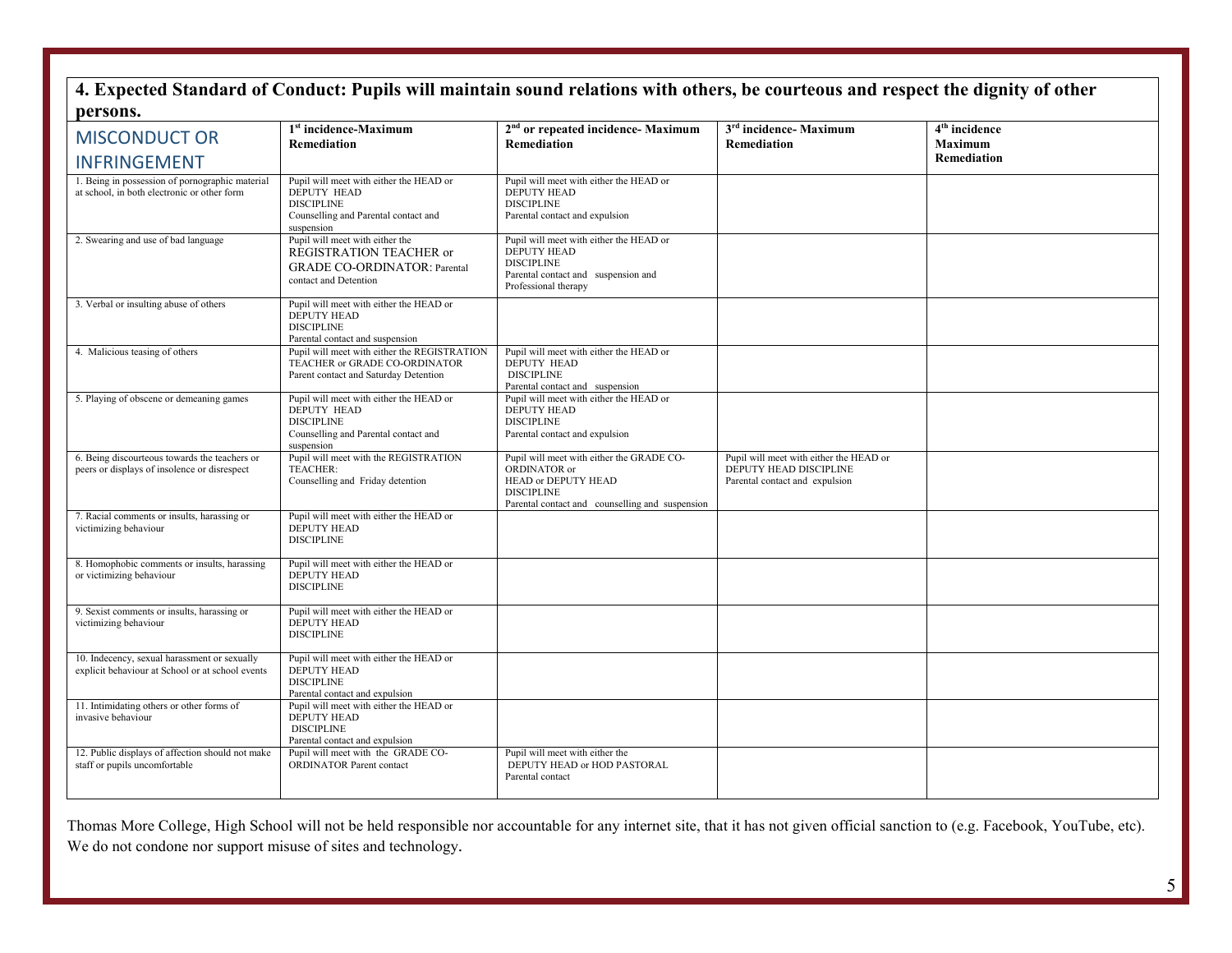| 5. Expected Standard of Conduct: Pupils will be punctual and observe the timekeeping practices of the High School.                      |                                                                                                                                                                                                                                                                   |                                                                                                                         |                                                                                                                           |                                                                                                                       |
|-----------------------------------------------------------------------------------------------------------------------------------------|-------------------------------------------------------------------------------------------------------------------------------------------------------------------------------------------------------------------------------------------------------------------|-------------------------------------------------------------------------------------------------------------------------|---------------------------------------------------------------------------------------------------------------------------|-----------------------------------------------------------------------------------------------------------------------|
| <b>MISCONDUCT OR</b><br><b>INFRINGEMENT</b>                                                                                             | 1 <sup>st</sup> incidence-Maximum<br>Remediation                                                                                                                                                                                                                  | 2 <sup>nd</sup> or repeated incidence- Maximum<br><b>Remediation</b>                                                    | 3 <sup>rd</sup> incidence- Maximum<br><b>Remediation</b>                                                                  | $4th$ incidence<br><b>Maximum</b><br><b>Remediation</b>                                                               |
| 1. Unexplained absence from class                                                                                                       | Pupil will meet with either the<br>REGISTRATION TEACHER or<br><b>GRADE CO-ORDINATOR:</b><br>Parental contact and Friday detention                                                                                                                                 | Pupil will meet with either the HEAD or<br>DEPUTY HEAD DISCIPLINE<br>Parental contact and suspension                    |                                                                                                                           |                                                                                                                       |
| 2. Leaving the school premises<br>without permission                                                                                    | Pupil will meet with either the HEAD or<br><b>DEPUTY HEAD</b><br>or HOD DISCIPLINE<br>Parental contact and suspension                                                                                                                                             | Pupil will meet with either the<br><b>HEAD</b><br>or DEPUTY HEAD<br><b>DISCIPLINE</b><br>Parental contact and expulsion |                                                                                                                           |                                                                                                                       |
| 3. Truancy                                                                                                                              | Pupil will meet with either the HEAD or<br><b>DEPUTY HEAD</b><br>or HOD DISCIPLINE<br>Parental contact and suspension                                                                                                                                             | Pupil will meet with either the HEAD<br>or DEPUTY HEAD<br><b>DISCIPLINE</b><br>Parental contact and expulsion           |                                                                                                                           |                                                                                                                       |
| 4. Persistent late coming                                                                                                               | Pupil will meet with either the<br>REGISTRATION TEACHER or<br><b>GRADE CO-ORDINATOR</b><br>Parental contact and detention                                                                                                                                         | Pupil will meet with either the HEAD<br>or DEPUTY HEAD<br><b>DISCIPLINE</b><br>Parental contact and Friday detention    | Pupil will meet with either the<br>HEAD or DEPUTY HEAD<br><b>DISCIPLINE</b><br>Parental contact and Saturday<br>detention | Pupil will meet with either the HEAD or<br><b>DEPUTY HEAD</b><br><b>DISCIPLINE</b> Parental contact and<br>Suspension |
| 5.1 Non attendance of a Weekly<br>Detention<br>5.2 Non attendance on Friday<br>detention<br>5.3 Non attendance of Saturday<br>detention | Pupil will meet with either the<br>REGISTRATION TEACHER or<br><b>GRADE CO-ORDINATOR</b><br>Parental contact and Friday detention<br>Parental contact and Saturday detention<br><b>HEAD or DEPUTY HEAD</b><br><b>DISCIPLINE</b><br>Parental contact and suspension | Pupil will meet with either the HEAD<br>or DEPUTY HEAD<br><b>DISCIPLINE</b><br>Parental contact and suspension          | Pupil will meet with either the<br>HEAD or DEPUTY HEAD<br><b>DISCIPLINE</b><br>Parental contact and expulsion             |                                                                                                                       |
| 6. Going to the tuckshop and sickbay<br>without permission                                                                              | Pupil will meet with either the<br>REGISTRATION TEACHER or<br><b>GRADE CO-ORDINATOR</b><br>Parental contact and Friday detention                                                                                                                                  | Pupil will meet with either the HEAD<br>or DEPUTY HEAD<br><b>DISCIPLINE</b><br>Parental contact and suspension          | Pupil will meet with either the<br><b>HEAD or DEPUTY HEAD</b><br><b>DISCIPLINE</b><br>Parental contact and expulsion      |                                                                                                                       |

| 6. Expected Standard of Conduct: Pupils will demonstrate a positive attitude towards learning and be diligent in their learning efforts.     |                                                                                                                                               |                                                                                                                                         |                                                                                                                           |                                                                                                                                             |
|----------------------------------------------------------------------------------------------------------------------------------------------|-----------------------------------------------------------------------------------------------------------------------------------------------|-----------------------------------------------------------------------------------------------------------------------------------------|---------------------------------------------------------------------------------------------------------------------------|---------------------------------------------------------------------------------------------------------------------------------------------|
| <b>MISCONDUCT OR</b>                                                                                                                         | 1 <sup>st</sup> incidence-Maximum<br>Remediation                                                                                              | 2 <sup>nd</sup> or repeated incidence- Maximum<br>Remediation                                                                           | 3 <sup>rd</sup> incidence- Maximum<br>Remediation                                                                         | $4th$ incidence<br><b>Maximum</b>                                                                                                           |
| <b>INFRINGEMENT</b>                                                                                                                          |                                                                                                                                               |                                                                                                                                         |                                                                                                                           | <b>Remediation</b>                                                                                                                          |
| 1. Refusal to complete homework<br>assignments or projects                                                                                   | Pupil will meet with the<br><b>REGISTRATION TEACHER:</b><br>Parental contact and detention and mark-<br>zero                                  | Pupil will meet with either the<br><b>REGISTRATION TEACHER or</b><br><b>GRADE CO-ORDINATOR</b><br>Parental contact and Friday detention | Pupil will meet with either the<br>HEAD or DEPUTY HEAD<br><b>DISCIPLINE</b><br>Parental contact and Saturday<br>detention | Pupil will meet with either the HEAD<br>or DEPUTY HEAD DISCIPLINE<br>Parental contact and suspension<br>Discussion with parent of way ahead |
| 2. Unreasonable refusal to participate<br>in school activities and school<br>attendance events, as reflected in<br>reports and testimonials. | Pupil will meet with either the<br>REGISTRATION TEACHER or GRADE<br>CO-ORDINATOR:<br>Parental contact<br>and counselling and Friday detention | Pupil will meet with either the HEAD<br>or DEPUTY HEAD<br><b>DISCIPLINE</b><br>Parental contact and suspension                          | Pupil will meet with either the<br>HEAD or DEPUTY HEAD<br><b>DISCIPLINE</b><br>Parental contact and expulsion             |                                                                                                                                             |
| 3. General lack of co-operation and<br>poor application to studies, school<br>work or assignments                                            | Pupil will meet with the<br><b>REGISTRATION TEACHER:</b><br>Parental contact and counselling and                                              | Pupil will meet with either the<br><b>REGISTRATION TEACHER or</b><br><b>GRADE CO-ORDINATOR: Parental</b>                                | Pupil will meet with either the HEAD<br>or DEPUTY HEAD DISCIPLINE<br>Parental contact and suspension                      |                                                                                                                                             |